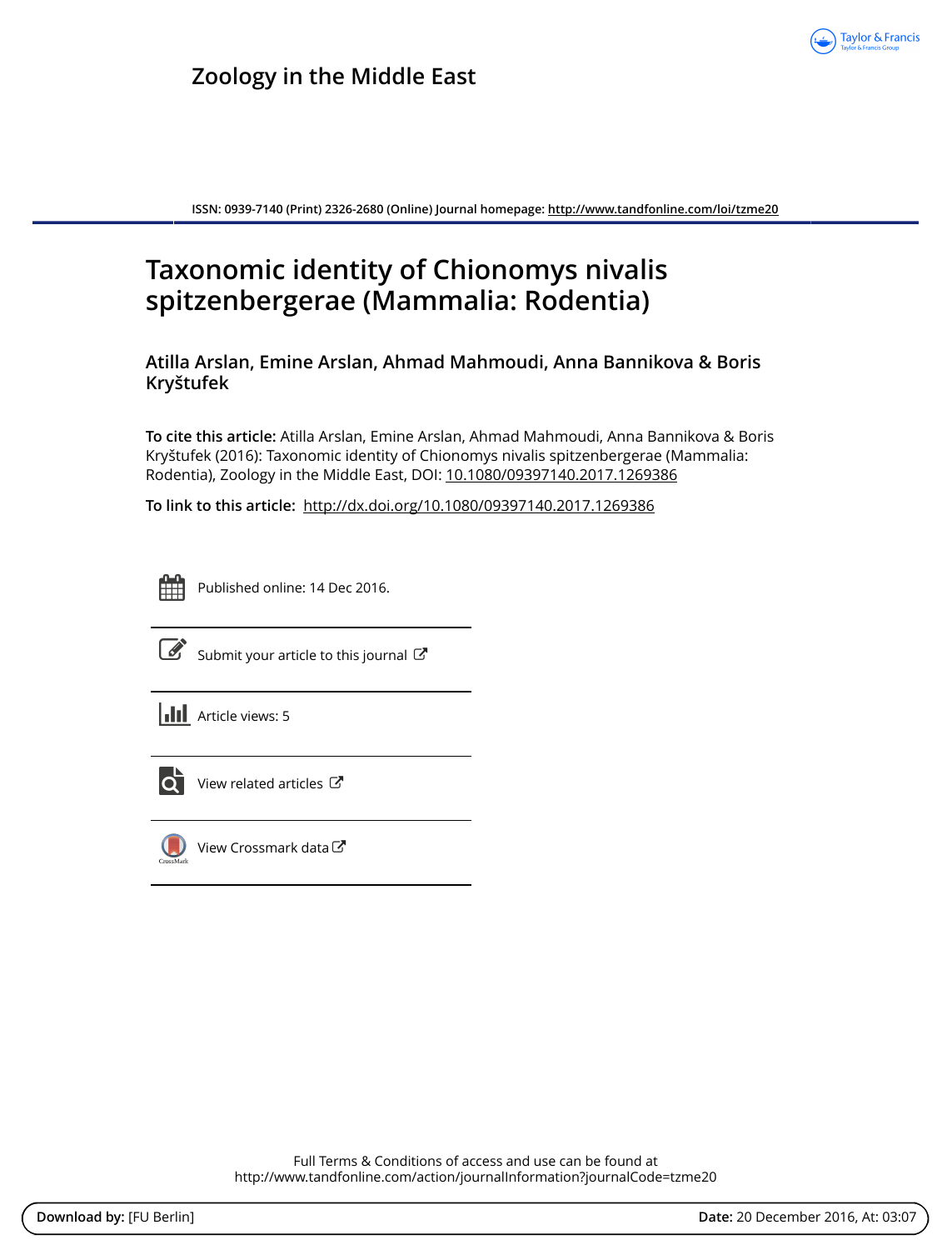

# **Taxonomic identity of** *Chionomys nivalis spitzenbergerae*  **(Mammalia: Rodentia)**

Atilla Arslan<sup>a</sup>, Emine Arslan<sup>a</sup>, Ahmad Mahmoudi<sup>b</sup>, Anna Bannikova<sup>c</sup> and Boris Kryštufek<sup>d\*</sup>

<sup>a</sup>Department of Biology, Faculty of Science, Selçuk University, Konya, Turkey; <sup>b</sup>Department of *Biology, Faculty of Sciences, Ferdowsi University of Mashhad, Mashhad, Iran; c Lomonosov Moscow State University, Moscow, Russia; <sup>d</sup> Slovenian Museum of Natural History, Ljubljana, Slovenia* 

*(Received 21 May 2016; accepted 27 November 2016)* 

The most genetically divergent populations of the European snow vole *Chionomys nivalis* occupy the extreme eastern range of the Black Sea and the Caspian Sea. It was recently suggested that subspecies *C. n. spitzenbergerae* from the Central Taurus Mountains (Turkey) represents a highly divergent lineage of *C. nivalis* from the Aladağ Range which induced us to address its status by examining topotype specimens. Two females karyotyped displayed 54 mitotic chromosomes of 25 acrocentric autosomal pairs. One of the smallest autosomal pairs was heteromorphic in both specimens, consisting of a submetacentric and an acrocentric chromosomes (NFa = 53). Cytochrome *b* sequences however unambiguously clustered both individuals with reference sequences from *C. nivalis* from Turkey. We conclude that a deviant haplotype from the Aladağ Range does not represent *C. n. spitzenbergerae.* Its taxonomic identity was not resolved in our study. Further attention should be devoted to snow voles from Central Anatolia and Western Iran, which are characterized by cranial peculiarities.

**Keywords:** Arvicolinae; cytochrome *b;* karyotype; molecular systematics; Turkey

# **Introduction**

Of the three species of snow voles (genus *Chionomys*) currently recognised (Kryštufek & Vohralík, 2005), the European Snow Vole *Chionomys nivalis* has the most extensive range, covering the mountain regions of southern Europe and south-western Asia. Due to its narrow habitat requirements the species is restricted to fractured, rocky substrate, therefore the range is naturally fragmented into "continental archipelagos". The isolation of population fragments accelerated the selection for restricted local conditions and facilitated divergence in allopatry. As a result the interpopulation diversity in the European Snow Vole was categorized into about 20 traditional subspecies which differ in colour, size, relative length of tail, cranial proportions and enamel pattern of molars (Kryštufek, Klenovšek, Amori, & Janžekovič, 2015). On the other hand phylogenetic analyses retrieved at least eight allopatric lineages (Yannic, Burri, Malikov, & Vogel, 2012; Bannikova, Sighazeva, Malikov, Golenischev, & Dzuev, 2013). The most divergent populations occupy the extreme eastern range of the Black Sea and the Caspian Sea in Turkmenistan (Yannic et al., 2012) and in Iran (Zykov, 2004). From the Aladağ Range in the Central Taurus (Toros) Mountains of Turkey, Bannikova et al. (2013) reported a highly deviant snow vole haplotype which was tentatively classified as a

<sup>\*</sup> Corresponding author. Email: bkrystufek@pms-lj.si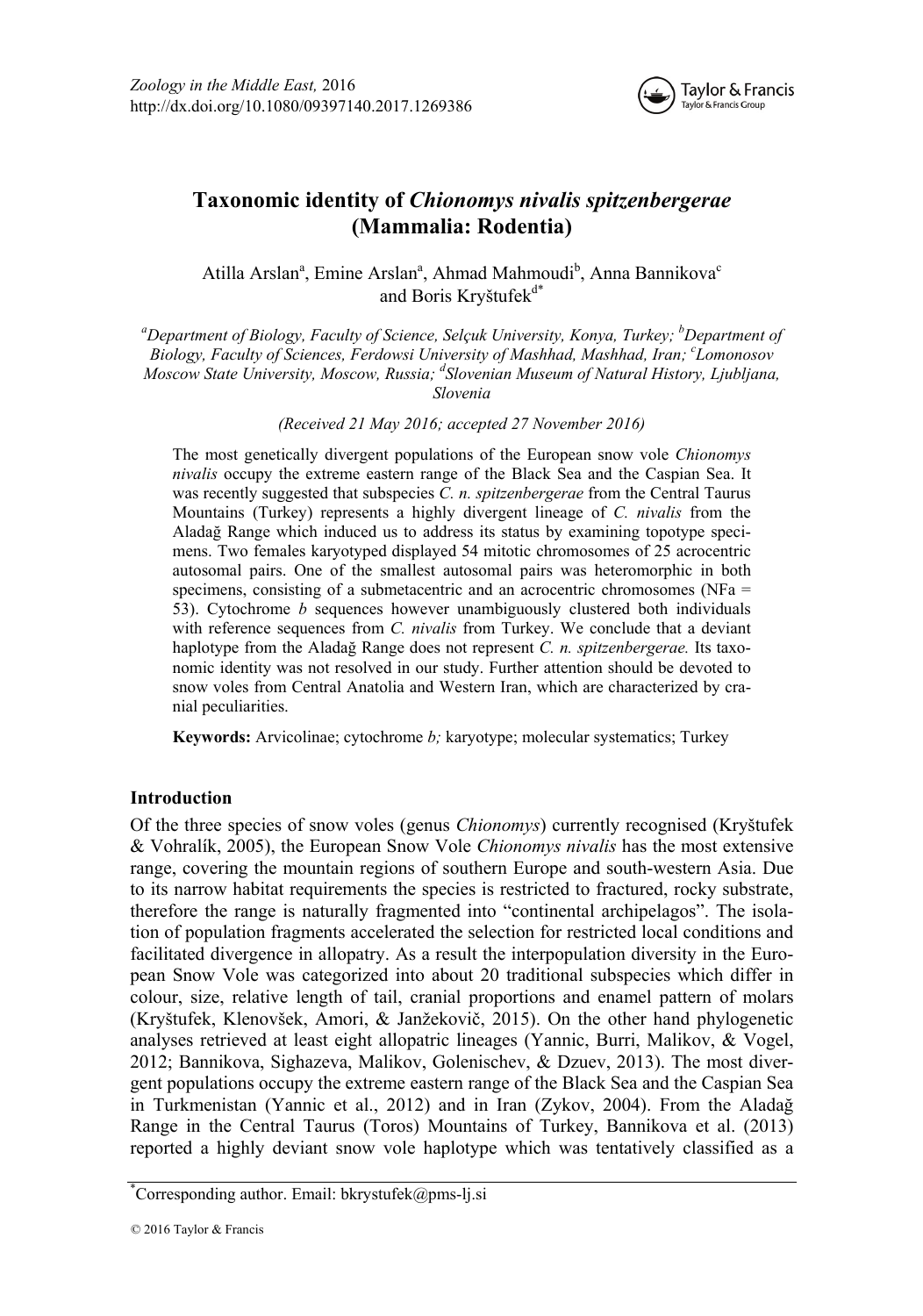subspecies *spitzenbergerae*. The K2P genetic distance between this individual and all the remaining *C. nivalis* haplotypes is indicative of cryptic species diversity. When discovered, *C. n. spitzenbergerae* was first classified as *C. gud* (Spitzenberger, 1971; Storch, 1988) and only subsequently recognised as a highly morphologically distinctive subspecies of the European Snow Vole (Nadachowski, 1990). Disentangling the identity of *spitzenbergerae* may therefore be relevant for an accurate taxonomic setting of the genus *Chionomys*. Our aim in this contribution was twofold: (i) to provide chromosomal and molecular evidence which will unambiguously define *spitzenbergerae*, a step not undertaken so far, and (ii) to compare the morphology of topotypical material of *spitzenbergerae* with the specimen reported by Bannikova et al. (2013).

# **Material**

Our study is based on the examination of the following material of *C. nivalis*: **(1)** Two individuals collected in the summer of 2015 at Maden Köy, Ulukışla, Niğde, Turkey (37°27'N, 34°37'E), i.e. at the type locality for *C. n. spitzenbergerae*; museum vouchers (skins and skulls) are deposited in the Department of Biology, Faculty of Science, Selçuk University, Konya, Turkey (ZMSU404, ZMSU405). These specimens were also karyotyped and used in phylogenetic analysis.  $- (2)$  A museum voucher (an adult female) in the Zoological Institute and Zoological Museum, Russian Academy of Sciences, St. Petersburg, Russia (ZIN 98639), collected by А. А. Stekolnikov on 1 May 2009 at Aladağ Range, 3.5 km N from Mt. Karanfil, Turkey (37°36.504'N, 35°00.274'E, altitude of 1709 m); this individual yielded a highly divergent sequence reported by Bannikova et al. (2013) and was tentatively classified as *spitzenbergerae*.

We compared the above vouchers with extensive museum material of snow voles from Turkey and adjacent parts of Georgia, Lebanon, Israel and Iran. Vouchers are deposited in the following collections: Department of Zoology, Charles University, Prague, Czech Republic; Field Museum of Natural History, Chicago, USA; Collection of Prof. Dr. Hans M. Steiner, Vienna, Austria; Forschungsinstitut und Natur-Museum Senckenberg, Frankfurt a. M., Germany; Natural History Museum London, London, UK (BMNH); Natural History Museum of Slovenia, Ljubljana, Slovenia; Naturhistorisches Museum Wien, Vienna, Austria (NMW); United States National Museum of Natural, History, Washington, D.C., USA; Zoological Museum, Russian Academy of Sciences, St. Petersburg, Russia (ZIN).

Among museum vouchers, the type series of *C. n. spitzenbergerae* was of particular relevance to our study. This sample consists of the type (NMW 13271) and three paratypes (NMW 13290, 13291, 13292). We examined another topotypical specimen (adult female, NMW 13289) which was not reported in Nadachowski (1990). In addition we examined a further two types based on Turkish snow voles, *C. n. pontius* (Miller, 1908) (BMNH 5.10.4.53) and *C. n. cedrorum* (Spitzenberger, 1973) (Felten, Spitzenberger, & Storch, 1973) (NMW 20478).

#### **Methods**

Morphology. We focused on the enamel tooth pattern which Nadachowski (1990) reported to be diagnostic for *spitzenbergerae*. Observations were made under a dissecting microscope. Abbreviations used for 1<sup>st</sup> lower and 3<sup>rd</sup> upper molar are  $M_1$  and  $M^3$ , respectively. Terminology of the molar elements follows Kryštufek & Vohralík (2005). Cranial measurements were made using a vernier caliper adjusted to 0.1 mm.

Karyotypes. Chromosome preparations were obtained from the two topotypes following a slightly modified standard technique of direct colchicine/hypotonic treatment of bone marrow (Ford & Hamerton, 1956). At least 20 well-spread metaphase plates were analysed per individual animal. In addition to a diploid number  $(2n)$ , we also estimated the fundamental number of chromosomal arms for the entirety of mitotic chromosomes (NF), and separately for the autosomal pairs (NFa).

Cytochrome-*b* sequences. We analysed cytochrome *b* (cyt *b*) sequences in two topotypes of *C. n. spitzenbergerae*. Total genomic DNA was obtained from muscle preserved in 80% ethanol using the Qiagen method (DNeasy tissue kit, Qiagen, Hilden, Germany). Double stranded DNA ampli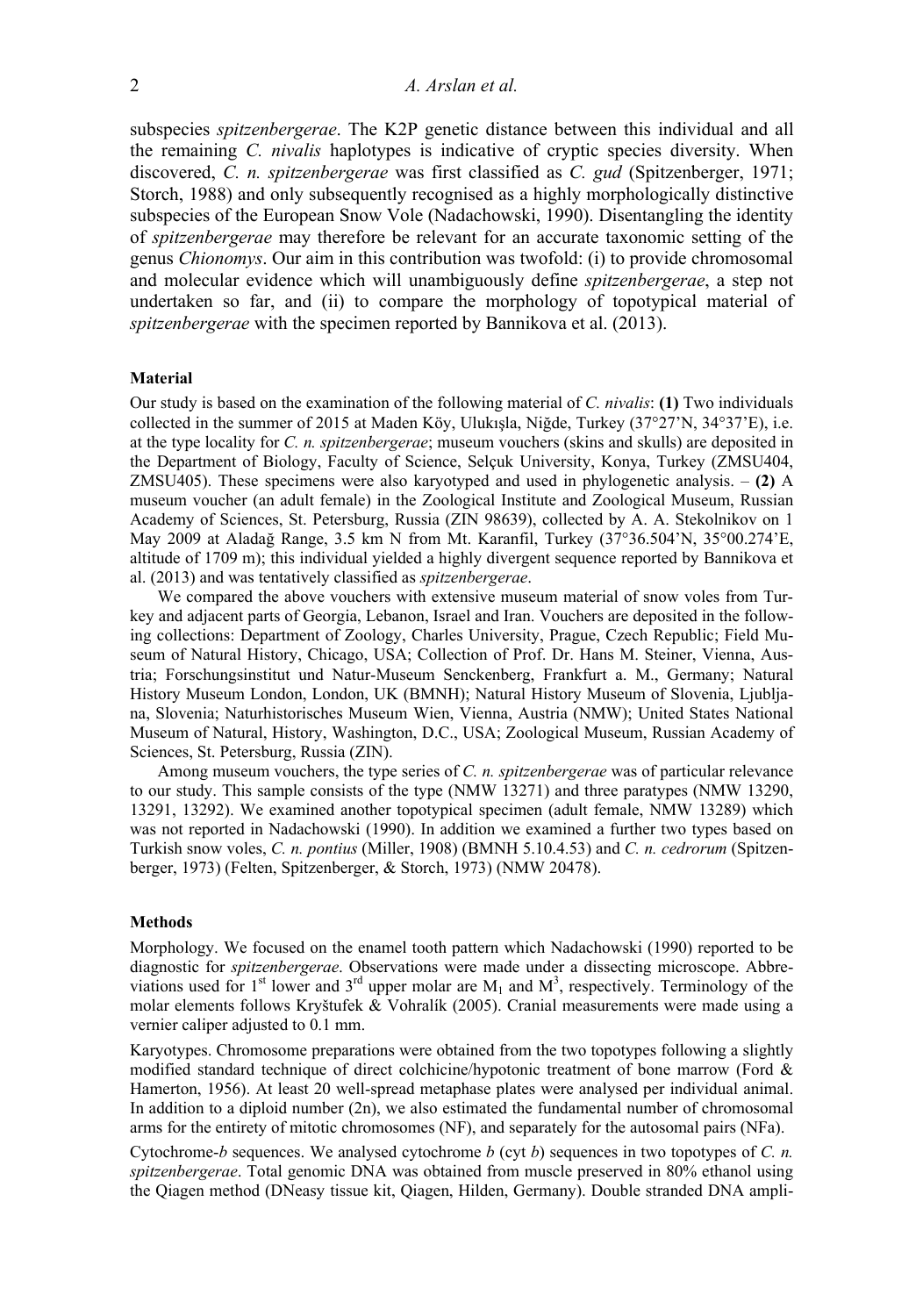fications of mitochondrial cyt *b* were performed with primers L14727-SP and H-15915-SP (Jaarola & Searle, 2002). PCR products were checked on a 1% agarose electrophoresis gel and visualized with ethidium bromide staining to verify PCR quality. Amplified products were purified using QIA quick PCR purification Kit (Qiagen) following the manufacturer's instructions and commercially sequenced with same primers used for amplification using dye-labelled dideoxy terminator cycle sequencing with Big Dye V.3.1 (Applied Biosystems, Inc.).

For the phylogenetic analysis, a further 92 sequences belonging to all three species of *Chionomys* (*C. gud* and *C. roberti* in addition to *C. nivalis*) were downloaded from GenBank (Pfunder, Holzgang, & Frey, 2004; Galewski et al., 2006; Castiglia, Annesi, Kryštufek, Filippucci, & Amori, 2009; Bannikova et al., 2010, 2013; Fink, Fischer, Excoffier, & Heckel, 2010; Yannic et al., 2012). The sequences were checked for the absence of stop-codons and chimeric sequences.

Nucleotide, amino acid composition and genetic distances were analysed assuming a Kimura-2 parameter model (K2P) with  $10^4$  bootstraps in the MEGA v6 program (Tamura, Stecher, Peterson, Filipski, & Kumar, 2013). The most appropriate models of DNA substitution for the data were identified using jModeltest 0.1.1 (Posada, 2008), based on the Akaike Information Criterion (AIC). The General Time-Reversible (GTR) model with proportion of invariant sites ( $I = 0.5619$ ) and gamma distribution of rates across sites  $(G = 1.1229)$  best fit our dataset.

Bayesian inference (BI) and Maximum Likelihood (ML) phylogenetic trees were constructed using a selected substitution model. BI analysis was conducted using MrBayes 3.1.2 (Huelsenbeck & Ronquist, 2001; Ronquist & Huelsenbeck, 2003), using two simultaneous analyses with four Markov Chain Monte Carlo (MCMC) models which started from random trees and were run for 4 million iterations. The trees were sampled every  $1000<sup>th</sup>$  generation after removing the first 10% of the trees as the burn-in stage. ML tree estimations were carried out using PAUP 4.0b10 (Swofford, 2003) under 100 bootstrap pseudo-replicates with a ML heuristic tree search using 10 random additional sequence replicates. Nodal robustness for BI and ML analyses were assessed using Bayesian Posterior Probability (BPP) and Bootstrap values (BP) for BI and ML analyses, respectively. We considered BPP  $>0.95$  as "good" and BPP = 0.90–0.95 as "moderate" support in line with other authors. For branch support in the ML tree we accepted  $BP > 90\%$  as "good" support, and BP = 80–90% as "moderate" support.

Trees were rooted with *Microtus fortis* (KJ081954; Gao et al., unpublished), *M. pennsylvanicus* (KC473494; Hope, Waltari, Payer, Cook, & Talbot, 2013), and two sequences each of *Blanfordimys afghanus* (EF599108, EF599109) and *B. juldaschi* (EF599112, EF599113; Bannikova et al., 2009).

## **Results and Discussion**

*Cytochrome-b sequence*. – Altogether, one new haplotype was found in our material generating 65 different snow vole cyt *b* haplotypes. Within the 1140-bp long sequences considered here, 167 polymorphic sites were found with a total of 206 mutations, 142 of which were parsimony informative.

Both phylogenetic trees (BI and ML) yielded congruent topologies, hence only the BI tree is shown in Figure 1. Tree topology and branching pattern were concordant with previously published results (Bannikova et al., 2013). Therefore, all *C. nivalis* haplotypes clustered into a monophyletic lineage which holds a highly supported sister position against *C. gud* and *C. roberti*. Within *C. nivalis* the haplotype ZIN 98639 from the Aladağ Range was the most divergent, followed by the lineage from Turkmenistan. The majority of snow vole haplotypes were in two moderately supported clusters which showed strong geographic associations. Our new haplotypes of *spitzenbergerae* (ZMSU 404 and 405 in Figure 1) were in the Asiatic cluster. Although the branching of the Asiatic lineage benefited poor support, the taxonomic identity of *spitzenbergerae* implies no doubt. Therefore, *spitzenbergerae* was part of *C. nivalis* and showed no associations with the haplotype from the Aladağ Range, although the localities are only about 35 km apart.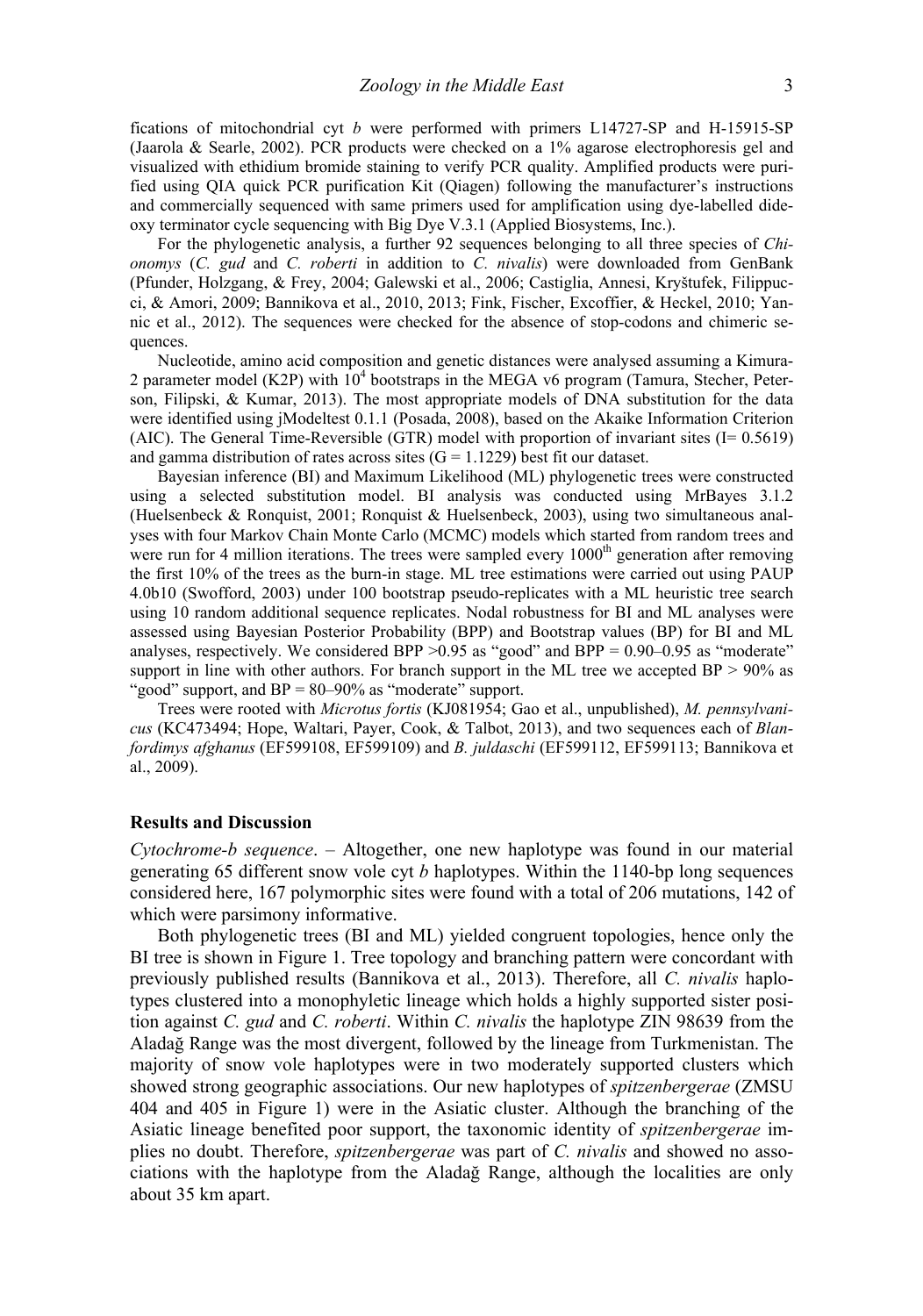

Figure 1. Bayesian inference tree reconstructed from cyt *b* sequences of snow voles and rooted with *Microtus fortis*, *M. pennsylvanicus*, *Blanfordimys afghanus*, and *B. juldaschi.* The numbers on the branches correspond to posterior probability values ( $BPP > 0.90$ ) and bootstrap supports (BP > 80%). Asterisks indicate significant supports for branches which are not further discussed in our study. The triangles represent species and lineages of snow voles which are based entirely on published haplotypes.

*Karyotypes.* – Both ZMSU individuals were females displaying 54 mitotic chromosomes. The karyotype included 25 acrocentric autosomal pairs of diminishing size. One of the smallest autosomes (tentatively indicated as pair 25 in Figure 2) was heteromorphic in both studied specimens, i.e. it consisted of a submetacentric and an acrocentric chromosomes (NFa = 53). The X chromosome was a large submetacentric (NF = 57) (Figure 2). The heteromorphic pair is of interest because in *Chionomys* the smallest autosomal pair is acrocentric in *C. nivalis* and submetacentric in *C. gud* (Arslan & Zima, 2014). The heteromorphy observed therefore bears a superficial relation to the earlier classification of *spitzenbergerae* as *C. gud* (Spitzenberger, 1971; Storch, 1988) and also blurs the taxonomic relevancy of chromosomal evidence. However, as shown in the above phylogenetic analysis, *spitzenbergerae* is firmly nested within *C. nivalis*, showing no proximity with *C. gud*.

The conventional karyotype of *C. nivalis* is stable among the subspecies described from Turkey (i.e. *olympius, pontius*, and *cedrorum*; Arslan & Zima, 2014) and across the entire species' range (Zima & Král, 1984; Sablina, Radzhabli, Malikov, Meyer, & Kuliev, 1988). Heteromorphic chromosomes have thus far not been reported in *C. nivalis* or in the genus *Chionomys*. The phenomenon is also rare in other arvicolines. Among the voles occupying Turkey, heteromorphy was reported only in *Microtus obscurus* (Yorulmaz Zima, Arslan, & Kankiliç, 2013; Arslan & Zima, 2014).

*Morphology.* – Both topotypes of *spitzenbergerae* displayed light straw grey (drab) dorsal pelage, a common colouration of the European snow voles occupying the Taurus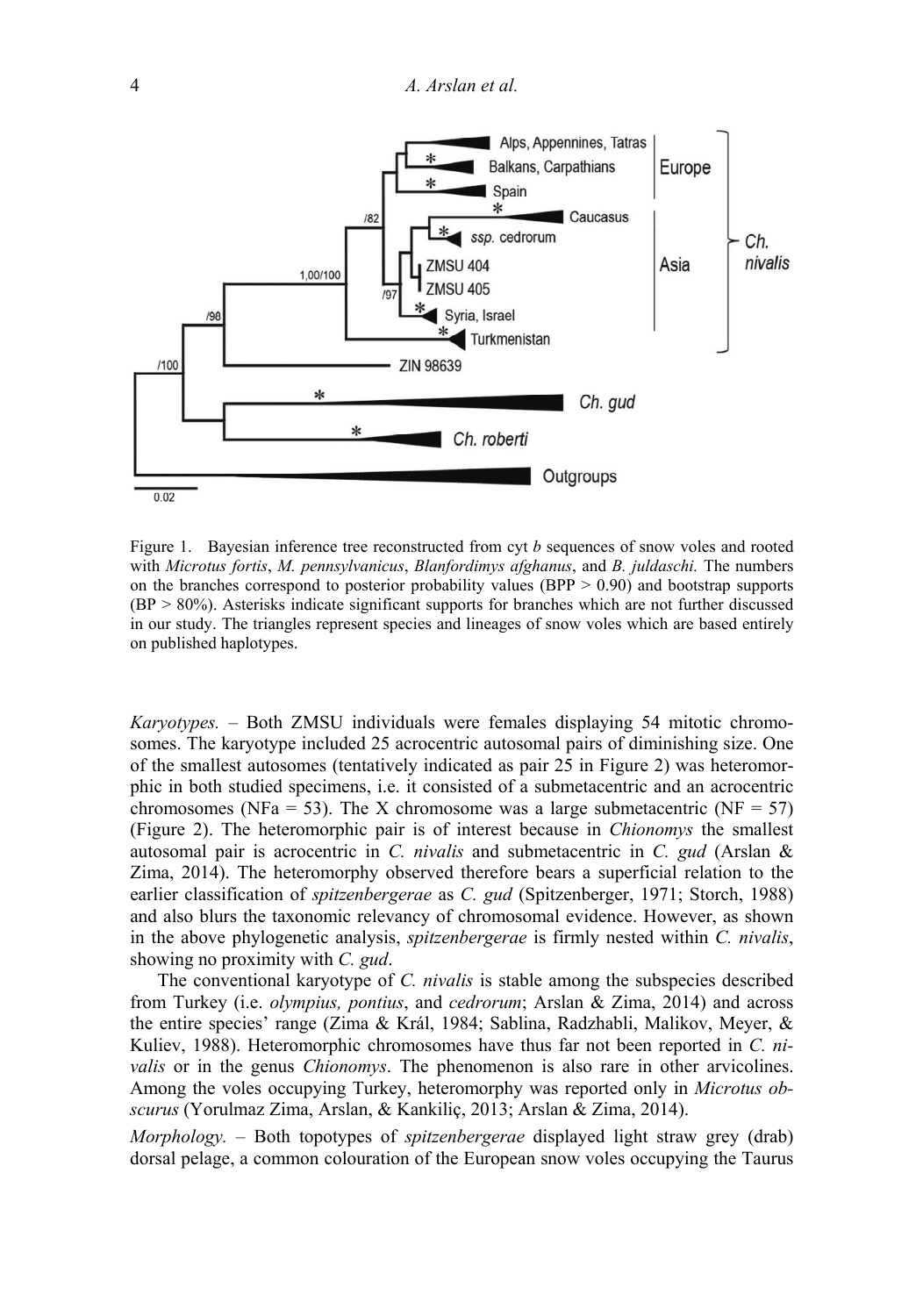

Figure 2. Standard karyotype of *C. n. spitzenbergerae* from Maden Köyü, Ulukışla. The heteromorphic pair is framed.

Mountains (Kryštufek & Vohralík, 2005). The anterior cap (AC) of  $M_1$  was arrowshaped and not divided by the antero-lingual re-entrant angle (LRA4); dental field of AC was also isolated from the triangle T5 (i.e. the nivalid morphotype). The  $M<sup>3</sup>$  showed four salient angles on the lingual side however, the posterior angle LSA5 was ill defined. The ZIN 98639 voucher showed  $M_1$  with a deep LRA4 and confluent dental fields of the AC and T5 (the nivalid-ratticeps morphotype). The  $M<sup>3</sup>$  was of simple structure with three salient angles lingually. Although the nivalid-ratticeps morphotype was reported as characteristic for *spitzenbergerae* (Nadachowski, 1990) it is widespread in the Taurus Mountains. Regional differentiation within this mountain range is evident from a higher frequency of complex  $M<sup>3</sup>$  in *spitzenbergerae* as compared to a lower frequency in *C. n. cedrorum* occupying the Taurus Mts. further west.

The ZIN 98639 voucher shows similarities with the Central Anatolian populations of snow voles which are most evident in the wider braincase (14.8 mm in ZIN 98639 as compared to 14.5–15.2 mm in voles from Central Anatolia); the breadth of the braincase in Anatolian snow voles occupying the Black Sea Mountains and the Taurus Mountains is at most 14.5 mm (Kryštufek, 1999; Kryštufek & Vohralík, 2005). A broad braincase is also typical for *C. layi* (14.3 and 15.6 mm in two specimens from the type series; Zykov, 2004), which is a little known taxon of snow voles from Kuh Range, the Zagros Mountains of western Iran.

Molecular markers have thus far not been studied in snow voles from Central Anatolian and the Zagros Mountains. The karyotype of Elazığ snow voles, which are characterised by a wide skull (Kryštufek, 1999) does not deviate from the characters reported for other *C. nivalis* samples (Arslan & Zima, 2014). An imminent task for further studies would therefore be screening nucleotide sequences in snow voles from Central Anatolia and western Iran. Until this is done, the taxonomic identity of the lineage from the Aladağ Range remains unresolved.

# **Acknowledgement**

We would like to thank Ms. Karolyn Close for editing for style improving our English.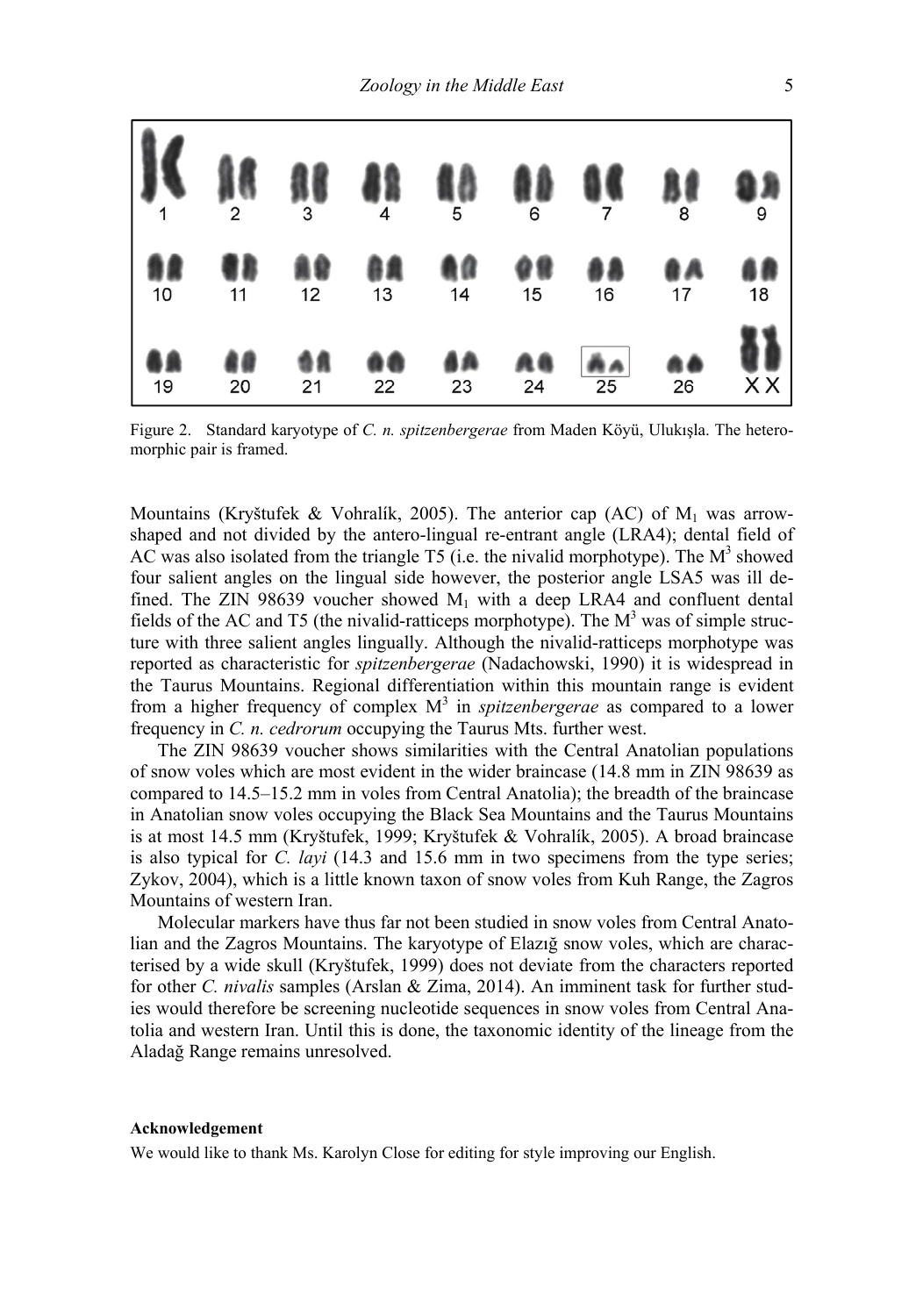# **Disclosure Statement**

No potential conflict of interest was reported by the authors.

# **References**

- Arslan, A., & Zima, J. (2014): Karyotypes of the mammals of Turkey and neighbouring regions: a review. *Folia zoologica, 63,* 1–62.
- Bannikova, A. A., Lebedev, V. S., & Golenishchev, F. N. (2009): Taxonomic position of Afghan vole (Subgenus *Blanfordimys*) by the sequence of the mitochondrial *cytb* gene. *Russian Journal of Genetics*, *45*, 91–97.
- Bannikova, A. A., Lebedev, V. S., Lissovsky, A. A., Matrosova, V., Abramson, N. I., Obolenskaya, E. V., & Tesakov, A. S. (2010): Molecular phylogeny and evolution of the Asian lineage of vole genus *Microtus* (Rodentia: Arvicolinae) inferred from mitochondrial cytochrome *b* sequence. *Biological Journal of the Linnean Society, 99,* 595–613.
- Bannikova, A. A., Sighazeva, A. M., Malikov, V. G., Golenischev, F. N., & Dzuev, R. I. (2013): Genetic diversity of *Chionomys* genus (Mammalia, Arvicolinae) and comparative phylogeography of snow voles. *Russian Journal of Genetics, 49,* 561–575.
- Castiglia, R., Annesi, F., Kryštufek, B., Filippucci, M. G., & Amori, G. (2009): The evolutionary history of a mammal species with a highly fragmented range: the phylogeography of the European snow vole. *Journal of Zoology*, *279*, 243–250.
- Felten, H., Spitzenberger, F., & Storch, G. (1973): Zur Kleinsäugerfauna West-Anatoliens. Teil II. *Senckenbergiana biologica, 54,* 227–290.
- Fink, S., Fischer, M. C., Excoffier, L., & Heckel, G. (2010): Genomic scans support repetitive continental colonization events during the rapid radiation of voles (Rodentia: *Microtus*): the utility of AFLPs versus mitochondrial and nuclear sequence markers. *Systematic Biology*, *59*, 548–572.
- Ford, C. E., & Hamerton, J. L. (1956): A colchicine, hypotonic citrate, squash sequence for mammalian chromosomes. *Stain Technology, 31,* 247–251.
- Galewski, T., Tilak, M. K., Sanchez, S., Chevret, P., Paradis, E., & Douzery, E. J. (2006): The evolutionary radiation of Arvicolinae rodents (voles and lemmings): relative contribution of nuclear and mitochondrial DNA phylogenies. *BMC Evolutionary Biology*, *6*(1), 1.
- Hope, A. G., Waltari, E., Payer, D. C., Cook, J. A., & Talbot, S. L. (2013): Future distribution of tundra refugia in northern Alaska. *Nature Climate Change*, *3*, 931–938.
- Huelsenbeck, J. P. & Ronquist, F. (2001): MrBayes: Bayesian inference of phylogeny. *Bioinformatics, 17, 754–755.*
- Jaarola, M., & Searle, J. B. (2002): Phylogeography of field voles (*Microtus agrestis*) in Eurasia inferred from mitochondrial DNA sequences. *Molecular Ecology, 11,* 2613–2621.
- Kryštufek, B. (1999): Snow voles, genus *Chionomys*, of Turkey. *Mammalia*, *63,* 323–339.
- Kryštufek, B., & Vohralík, V. (2005): *Mammals of Turkey and Cyprus. Rodentia I: Sciuridae, Dipodidae, Gliridae, Arvicolinae.* Koper.
- Kryštufek, B., Klenovšek, T., Amori, G. & Janžekovič, F. (2015): Captured in 'continental archipelago': phylogenetic and environmental framework of cranial variation in the European snow vole. *Journal of Zoology, 297,* 270–277.
- Miller, G. S. (1908): The recent voles of the *Microtus nivalis* group. *Annals & Magazine of Natural History, 8th Series, 1,* 97–103.
- Nadachowski, A. (1990): On the taxonomic status of *Chionomys* Miller, 1908 (Rodentia: Mammalia) from southern Anatolia (Turkey). *Acta Zoologica Cracoviensisa, 33,* 79–89.
- Pfunder, M., Holzgang, O., & Frey, J. E. (2004): Development of microarray-based diagnostics of voles and shrews for use in biodiversity monitoring studies, and evaluation of mitochondrial cytochrome oxidase I vs. cytochrome *b* as genetic markers. *Molecular Ecology*, *13*, 1277– 1286.
- Posada, D. (2008): jModelTest: phylogenetic model averaging. *Molecular Biology and Evolution*, *25,* 1253–1256.
- Ronquist, F., & Huelsenbeck, J. P. (2003): MrBayes 3: Bayesian phylogenetic inference under mixed models. *Bioinformatics, 19,* 1572–1574.